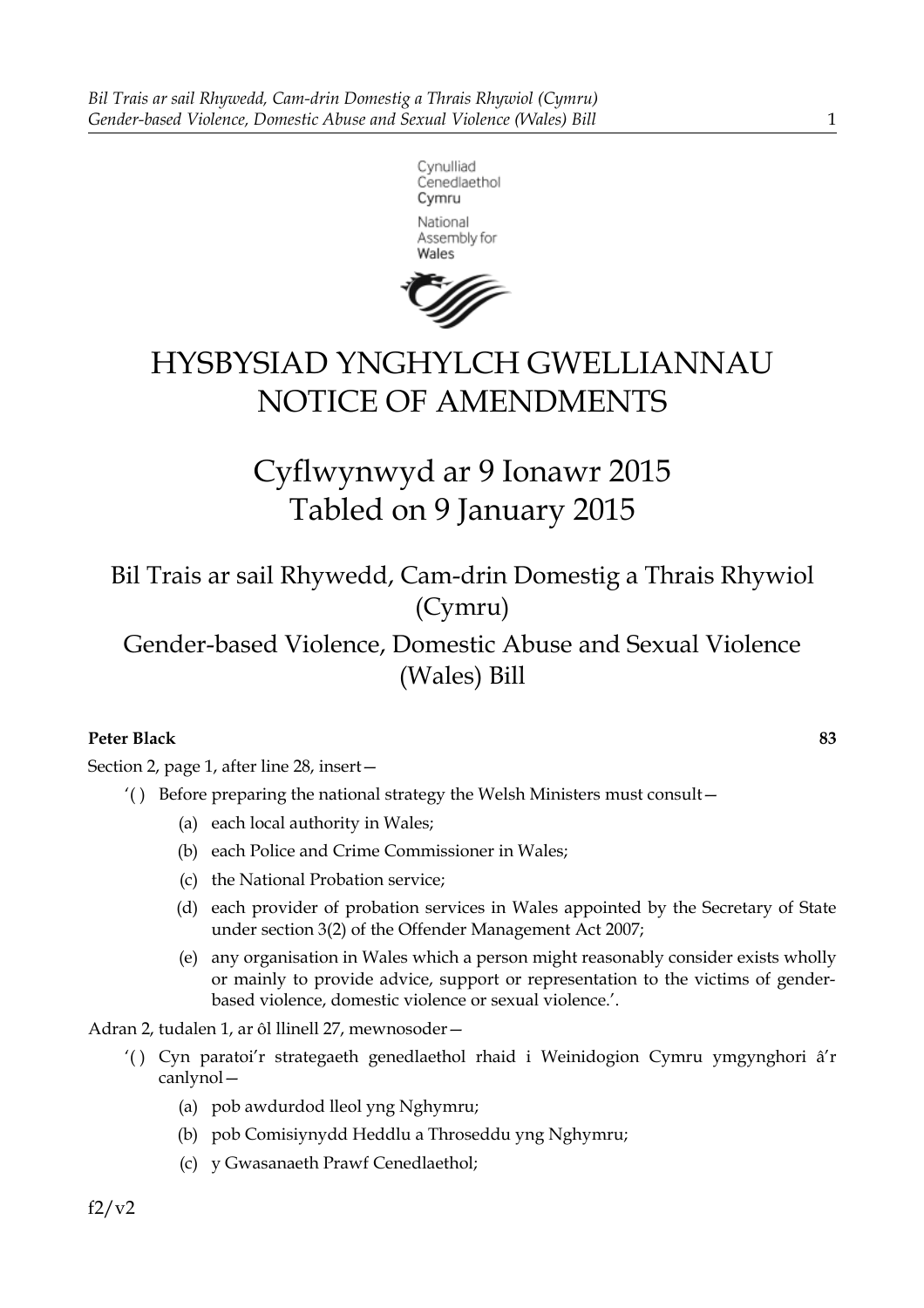- (d) pob darparwr gwasanaethau prawf yng Nghymru a benodwyd gan yr Ysgrifennydd Gwladol o dan adran 3(2) o Ddeddf Rheoli Troseddwyr 2007;
- (e) unrhyw sefydliad yng Nghymru y gallai person ystyried yn rhesymol ei fod yn bodoli yn gyfan gwbl neu'n bennaf i ddarparu cyngor, cefnogaeth neu gynrychiolaeth i ddioddefwyr trais ar sail rhywedd, trais domestig neu drais rhywiol.'.

Section 4, page 2, after line 17, insert—

- '( ) Before preparing the local strategy the local authority and the local health board must consult—
	- (a) the Police and Crime Commissioner for the local authority's area;
	- (b) the National Probation service;
	- (c) any provider of probation services in the local authority's area appointed by the Secretary of State under section 3(2) of the Offender Management Act 2007;
	- (d) any organisation in the local authority's area which a person might reasonably consider exists wholly or mainly to provide advice, support or representation to the victims of gender-based violence, domestic violence or sexual violence;
	- (e) any other person specified in Regulations made by the Welsh Ministers by statutory instrument.'.

Adran 4, tudalen 2, ar ôl llinell 19, mewnosoder—

- '( ) Cyn paratoi'r strategaeth leol rhaid i'r awdurdod lleol a'r bwrdd iechyd lleol ymgynghori â'r canlynol—
	- (a) y Comisiynydd Heddlu a Throseddu ar gyfer ardal yr awdurdod lleol;
	- (b) y Gwasanaeth Prawf Cenedlaethol;
	- (c) unrhyw ddarparwr gwasanaethau prawf yn ardal yr awdurdod lleol a benodwyd gan yr Ysgrifennydd Gwladol o dan adran 3(2) o Ddeddf Rheoli Troseddwyr 2007;
	- (d) unrhyw sefydliad yn ardal yr awdurdod lleol y gallai person ystyried yn rhesymol ei fod yn bodoli yn gyfan gwbl neu'n bennaf i ddarparu cyngor, cefnogaeth neu gynrychiolaeth i ddioddefwyr trais ar sail rhywedd, trais domestig neu drais rhywiol;
	- (e) unrhyw berson arall a nodir yn y Rheoliadau a wneir gan Weinidogion Cymru drwy offeryn statudol.'.

#### **Peter Black 85**

Section 4, page 2, after line 24, insert—

'(d) comply with requirements as to the design, implementation and monitoring of a local strategy about which the Welsh Ministers must by statutory instrument make regulations.'.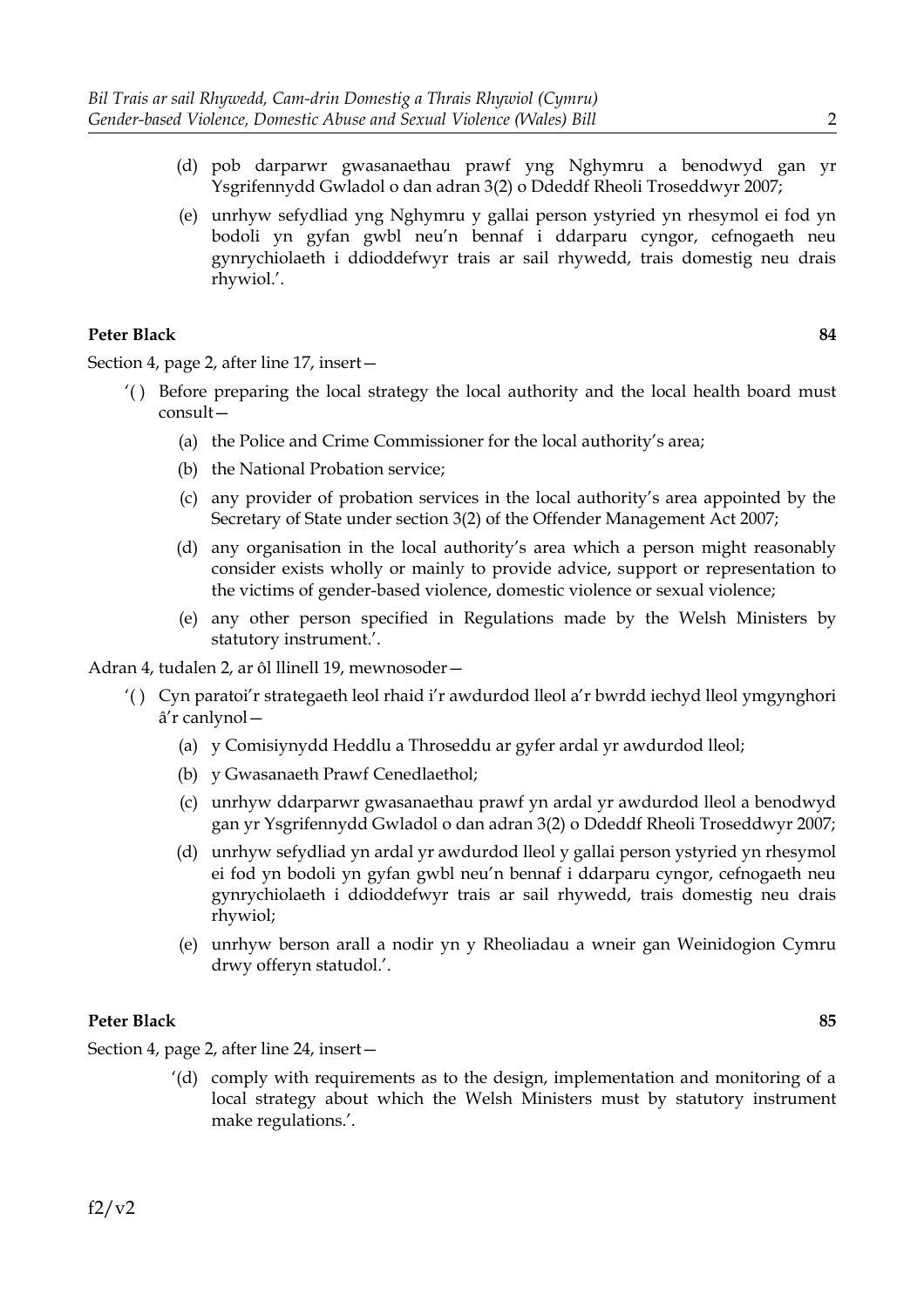Adran 4, tudalen 2, ar ôl llinell 26, mewnosoder—

'(d) cydymffurfio â gofynion o ran dylunio, gweithredu a monitro strategaeth leol y mae'n rhaid i Weinidogion Cymru wneud rheoliadau yn ei chylch drwy offeryn statudol.'.

#### **Peter Black 86**

Section 4, page 2, after line 35, insert—

- '(6) A statutory instrument containing regulations made under this section is subject to annulment in pursuance of a resolution of the National Assembly for Wales.'.
- Adran 4, tudalen 2, ar ôl llinell 39, mewnosoder—
	- '(6) Mae offeryn statudol sy'n cynnwys rheoliadau a wneir o dan yr adran hon yn ddarostyngedig i'w ddirymu yn unol â phenderfyniad gan Gynulliad Cenedlaethol Cymru.'.

#### **Peter Black 87**

Section 7, page 4, after line 5, insert—

'( ) A local authority must employ at least one officer whose role is to ensure delivery of the local strategy for its area.'.

Adran 7, tudalen 4, ar ôl llinell 7, mewnosoder—

'( ) Rhaid i awdurdod lleol gyflogi o leiaf un swyddog sydd â'r rôl o sicrhau y caiff y strategaeth leol ar gyfer ei ardal ei chyflawni.'.

#### **Peter Black 88**

Section 8, page 4, leave out lines 12 to 14 and insert—

'by statutory instrument make an order specifying indicators ("national indicators") that may be applied for the purpose of measuring progress towards the achievement of the purpose of this Act.

( ) An order under this section may not be made unless a draft of the statutory instrument containing the order has been laid before, and approved by a resolution of, the National Assembly for Wales.'.

Adran 8, tudalen 4, hepgorer llinellau 14 hyd at 16 a mewnosoder—

'drwy offeryn statudol wneud gorchymyn sy'n pennu dangosyddion ("dangosyddion cenedlaethol") y ceir eu cymhwyso at y diben o fesur cynnydd tuag at gyflawni diben y Ddeddf hon.

( ) Ni chaniateir gwneud gorchymyn o dan yr adran hon oni bai bod drafft o'r offeryn statudol sy'n cynnwys y gorchymyn wedi ei osod gerbron Cynulliad Cenedlaethol Cymru, ac wedi ei gymeradwyo drwy benderfyniad ganddo.'.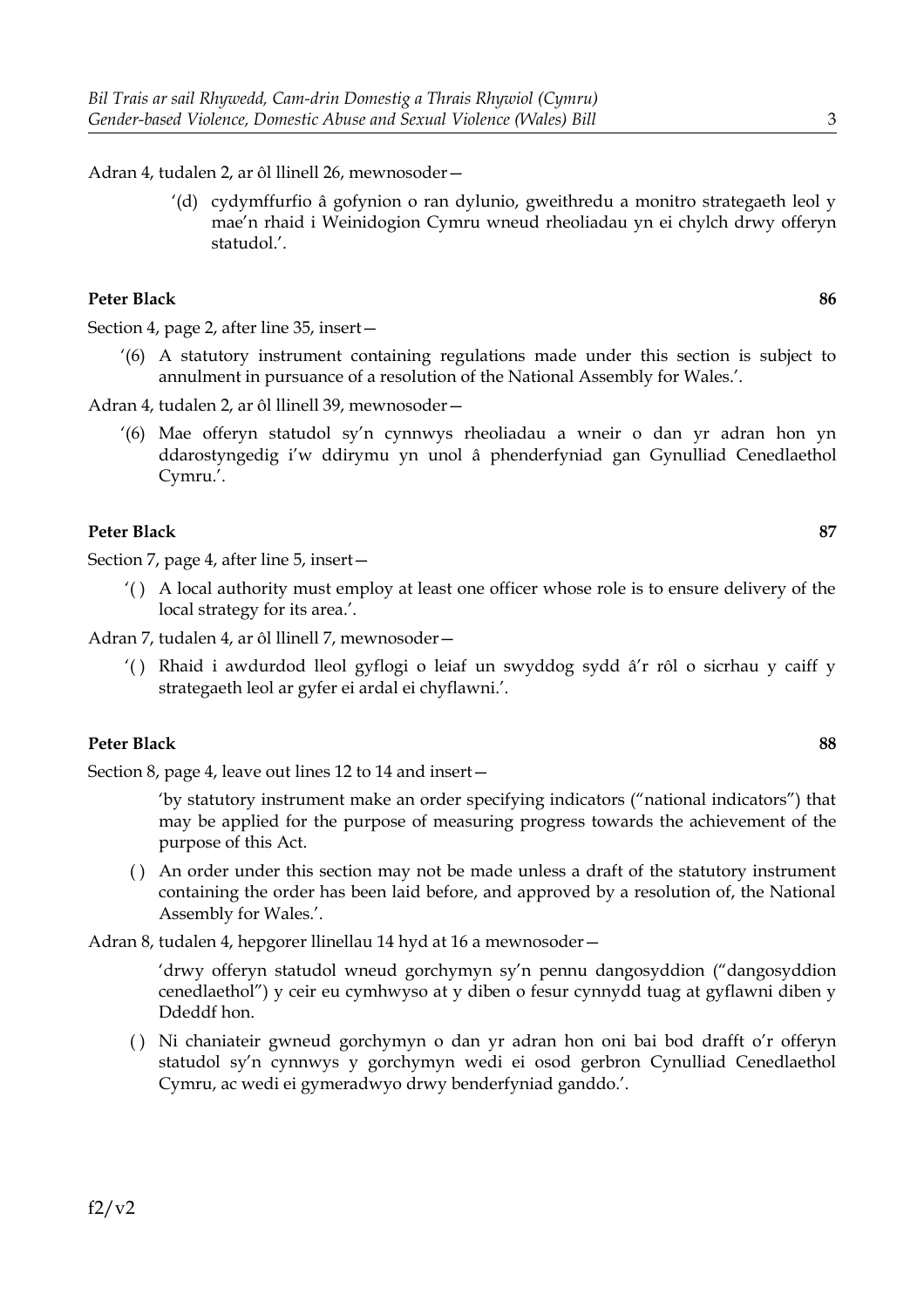Section 8, page 4, line 21, leave out subsections (3) to (4). Adran 8, tudalen 4, llinell 23, hepgorer is-adrannau (3) hyd at (4).

## **Peter Black 90**

Section 8, page 4, line 26, leave out 'publishing national indicators (including indicators revised under subsection (3))' and insert 'making an order under this section'.

Adran 8, tudalen 4, llinell 29, hepgorer 'cyhoeddi dangosyddion cenedlaethol (gan gynnwys dangosyddion a ddiwygir o dan is-adran (3))' a mewnosoder 'gwneud gorchymyn o dan yr adran hon'.

## **Peter Black 91**

Section 9, page 5, after line 2, insert—

'(c) of the resources which they have made available to achieve the purpose of this  $Act'$ 

Adran 9, tudalen 5, ar ôl llinell 3, mewnosoder—

'(c) yr adnoddau y maent wedi'u rhoi ar gael i gyflawni diben y Ddeddf hon.'.

## **Peter Black 92**

Section 14, page 7, line 12, leave out 'thinks there is good reason for it not to follow the guidance in particular categories of case or at all' and insert 'demonstrates to the satisfaction of the Welsh Ministers that it exceeds the requirements of the course set out in the guidance in particular categories of case or in all cases'.

Adran 14, tudalen 7, llinell 14, hepgorer 'o'r farn bod rheswm da dros iddo beidio â dilyn y canllawiau mewn categorïau penodol o achosion, neu beidio â'u dilyn o gwbl' a mewnosoder 'yn dangos er boddhad Gweinidogion Cymru ei fod yn rhagori ar ofynion y llwybr a nodir yn y canllawiau mewn categorïau penodol o achosion neu ym mhob achos'.

#### **Peter Black 93**

Section 17, page 8, after line 27, insert—

'( ) The adviser will be independent of the Welsh Ministers and will be supported by staff who are not members of the civil service of the state.'.

Adran 17, tudalen 8, ar ôl llinell 28, mewnosoder—

'( ) Bydd y cynghorydd yn annibynnol ar Weinidogion Cymru a chaiff ei gefnogi gan staff nad ydynt yn aelodau o wasanaeth sifil y wladwriaeth.'.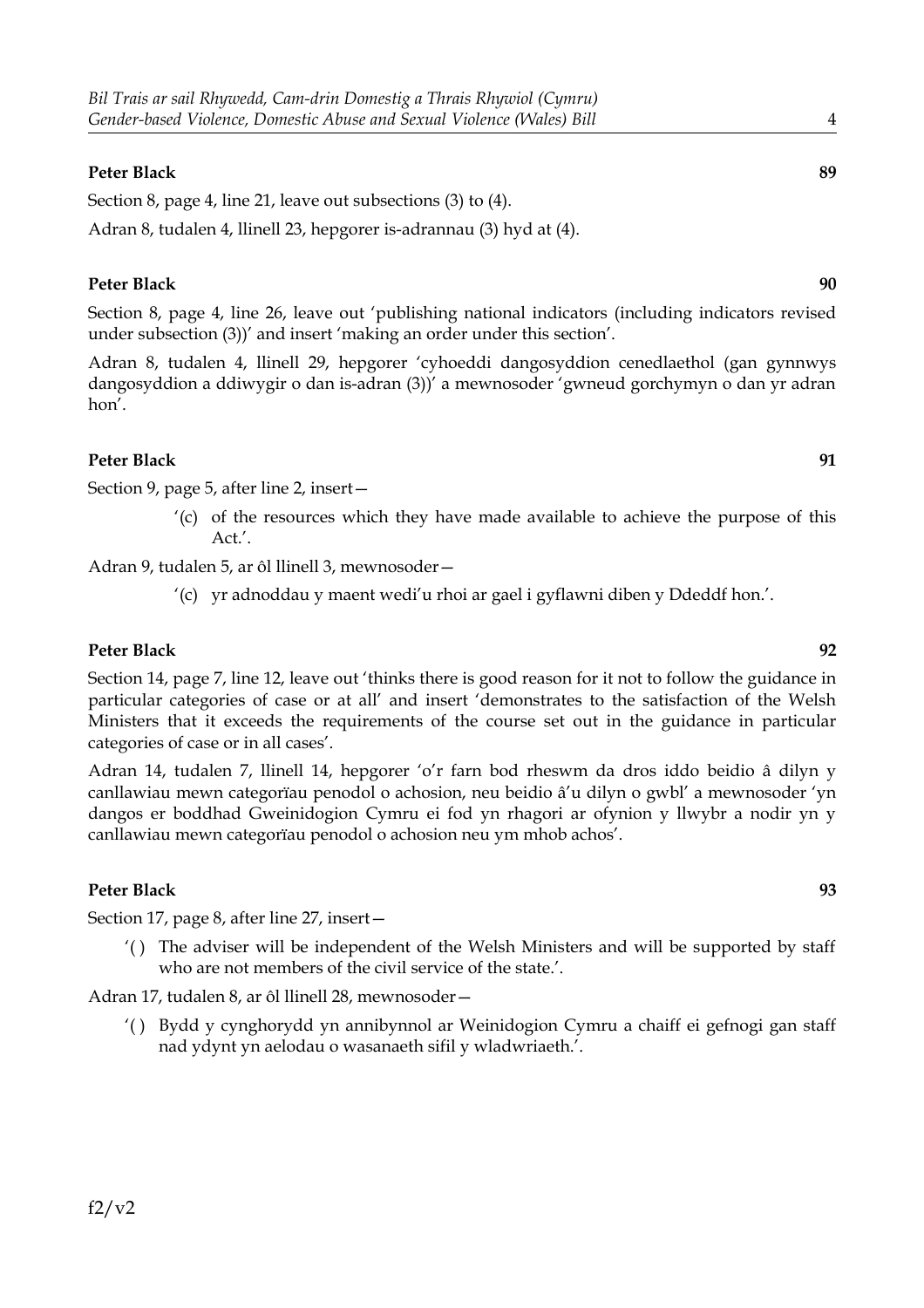Section 18, page 9, after line 18, insert—

'(f) at the beginning of each financial year to lay before the National Assembly for Wales a report as to the Ministerial Adviser's activities in the preceding year.'.

Adran 18, tudalen 9, ar ôl llinell 19, mewnosoder—

'(f) ar ddechrau pob blwyddyn ariannol gosod gerbron Cynulliad Cenedlaethol Cymru adroddiad ynghylch gweithgareddau'r Cynghorydd Gweinidogol yn y flwyddyn flaenorol.'.

## **Peter Black 95**

To insert a new section—

#### *'Education about healthy relationships*

## **[ ] Education about healthy relationships**

- (1) After section 101(1)(bb) of the Education Act 2002 (basic curriculum for every maintained school in Wales) insert—
	- "(bc) provision for education about healthy relationships (within the meaning of section *[section to be inserted by amendment 95]*(4) of the Gender-based Violence, Domestic Abuse and Sexual Violence (Wales) Act 2015) for all registered pupils at the school during the foundation phase and the second, third and fourth key stages.".
- (2) At the end of section 108 of the Education Act 2002 (establishment of the National Curriculum for Wales by order) add—
	- $(12)$  Before making regulations under subsection  $(3)$  in respect of education about healthy relationships the Welsh Ministers must consult persons who appear to them to have relevant expertise.".
- (3) All schools (other than maintained schools) providing education must make provision for education about healthy relationships (within the meaning of section *[section to be inserted by amendment 95]*(4) of the Gender-based Violence, Domestic Abuse and Sexual Violence (Wales) Act 2015) for all pupils at the school who are aged between three years and sixteen years.
- (4) In this Act, education about healthy relationships means age-appropriate education programmes which includes education about healthy relationships, gender-based violence and domestic abuse;
- (5) The Welsh Ministers may amend subsection (4) by order made by statutory instrument.
- (6) No order may be made under subsection (5) unless a draft of the order has been laid before, and approved by a resolution of, the National Assembly for Wales.'.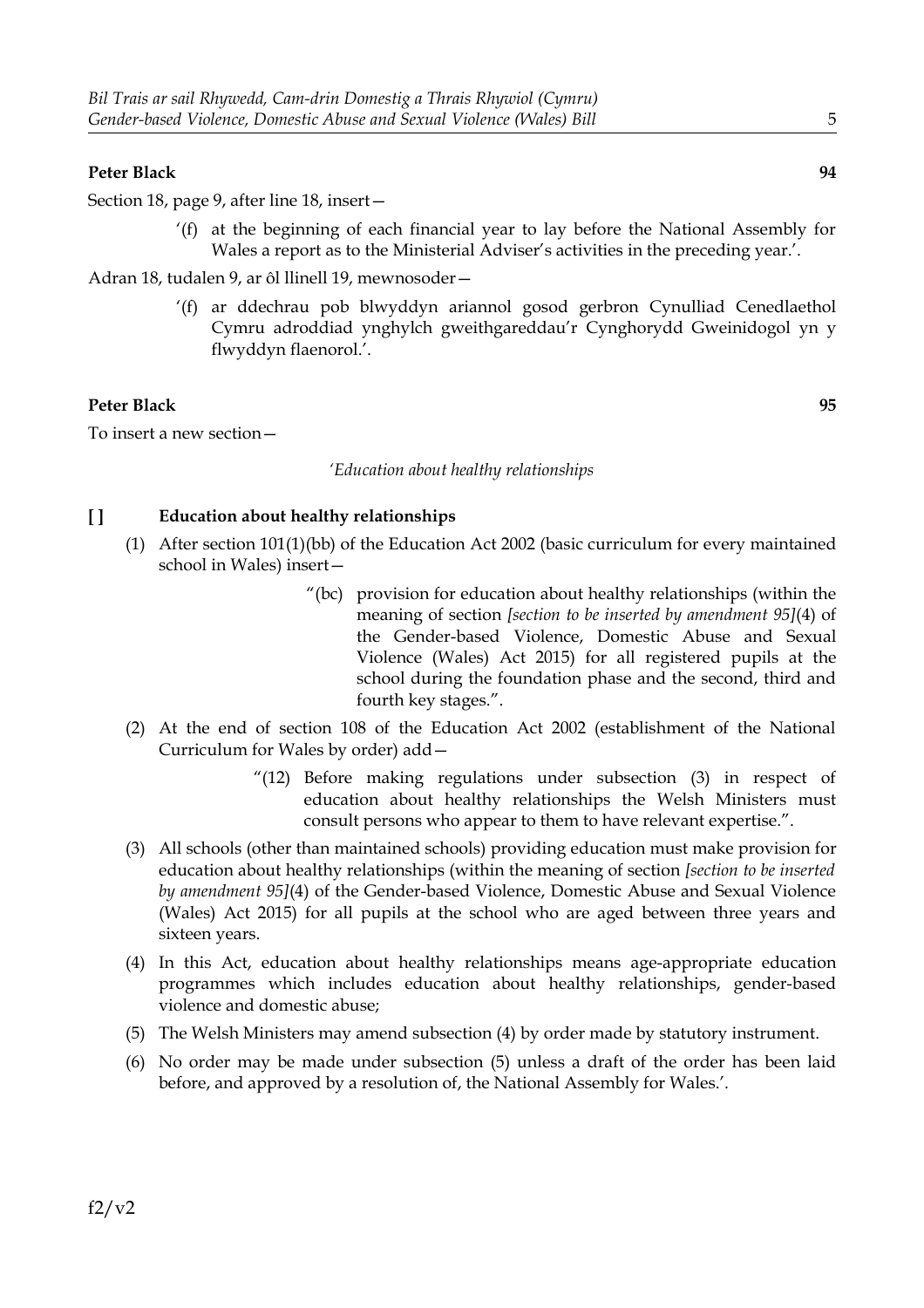I fewnosod adran newydd—

#### *'Addysg am berthnasoedd iach*

## **[ ] Addysg am berthnasoedd iach**

- (1) Ar ôl adran 101(1)(bb) o Ddeddf Addysg 2002 (cwricwlwm sylfaenol ar gyfer pob ysgol a gynhelir yng Nghymru) mewnosoder—
	- "(bc) provision for education about healthy relationships (within the meaning of section *[yr adran i'w mewnosod gan welliant 95]*(4) of the Gender-based Violence, Domestic Abuse and Sexual Violence (Wales) Act 2015) for all registered pupils at the school during the foundation phase and the second, third and fourth key stages.".
- (2) Ar ddiwedd adran 108 o Ddeddf Addysg 2002 (sefydlu'r Cwricwlwm Cenedlaethol ar gyfer Cymru drwy orchymyn) ychwaneger—
	- "(12) Before making regulations under subsection (3) in respect of education about healthy relationships the Welsh Ministers must consult persons who appear to them to have relevant expertise.".
- (3) Rhaid i bob ysgol (heblaw ysgolion a gynhelir) sy'n darparu addysg wneud darpariaeth ar gyfer addysg am berthnasoedd iach (o fewn ystyr adran *[yr adran i'w mewnosod gan welliant 95]*(4) o Ddeddf Trais ar sail Rhywedd, Cam-drin Domestig a Thrais Rhywiol (Cymru) 2015) ar gyfer pob disgybl yn yr ysgol rhwng tair oed ac un ar bymtheg oed.
- (4) Yn y Ddeddf hon, mae addysg am berthnasoedd iach yn golygu rhaglenni addysg sy'n briodol i oedran sy'n cynnwys addysg am berthnasoedd iach, trais ar sail rhywedd a cham-drin domestig;
- (5) Caiff Gweinidogion Cymru ddiwygio is-adran (4) drwy orchymyn a wneir drwy offeryn statudol.
- (6) Ni chaniateir gwneud gorchymyn o dan is-adran (5) oni bai bod drafft o'r gorchymyn wedi ei osod gerbron Cynulliad Cenedlaethol Cymru, ac wedi ei gymeradwyo drwy benderfyniad ganddo.'.

#### **Peter Black 96**

To insert a new section—

#### **'[ ] Guidance on education about healthy relationships**

- (1) The Welsh Ministers may issue guidance to schools in Wales on education about healthy relationships.
- (2) A school must have regard to any guidance issued.'.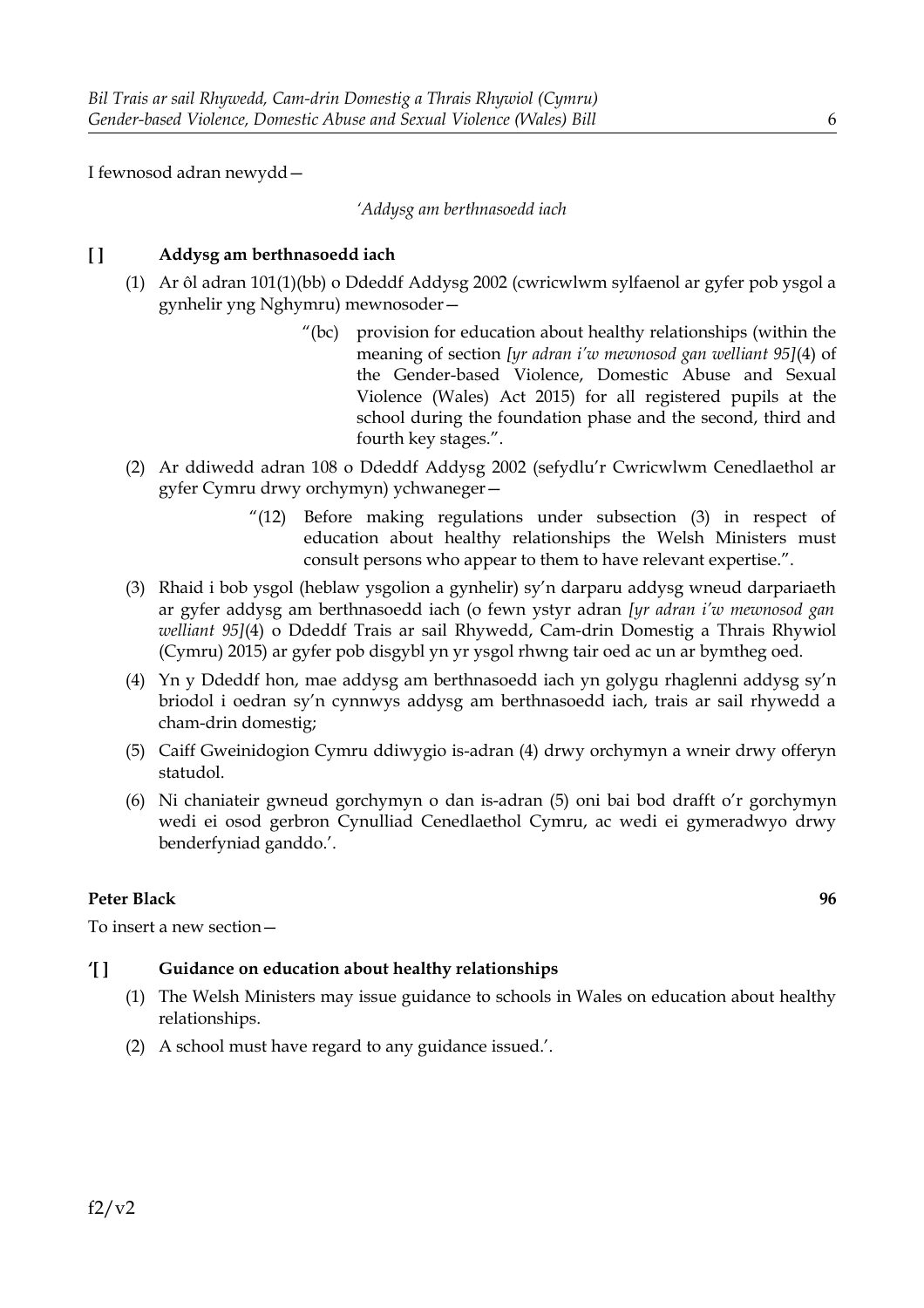I fewnosod adran newydd—

## **'[ ] Canllawiau ynghylch addysg am berthnasoedd iach**

- (1) Caiff Gweinidogion Cymru ddyroddi canllawiau i ysgolion yng Nghymru ynghylch addysg am berthnasoedd iach.
- (2) Rhaid i ysgol dalu sylw i unrhyw ganllawiau a ddyroddir.'.

#### **Peter Black 97**

To insert a new section—

## **'[ ] Regulations about healthy relationships**

- (1) The Welsh Ministers must make regulations regarding education about healthy relationships including—
	- (a) provision for training to ensure that each school in Wales employs at least one member of staff who has expertise in providing advice and assistance about violence against women and girls;
	- (b) provision to ensure that all teachers employed in schools in Wales have training in providing advice and assistance about violence against women and girls;
	- (c) provision for each school in Wales to designate at least one member of its governing body as a champion of the rights of women and girls not to be subjected to gender-based violence, domestic abuse or sexual violence;
	- (d) subject to the approval of its Governing Body provision for each school in Wales to designate at least one of its pupils as a champion of the rights of women and girls not to be subjected to gender-based violence, domestic abuse or sexual violence;
	- (e) provision for the collection of data by schools in Wales about violence against women and girls, including sexual harassment and bullying;
	- (f) provision for ensuring that education about violence against women and girls and healthy relationships is available to all those aged between three years and sixteen years whether or not they are receiving education in a school.
- (2) Regulations under subsection (1) are to be made by statutory instrument.
- (3) A statutory instrument containing regulations made under subsection (1) is subject to annulment in pursuance of a resolution of the National Assembly for Wales.'.

I fewnosod adran newydd—

#### **'[ ] Rheoliadau ynghylch perthnasoedd iach**

- (1) Rhaid i Weinidogion Cymru wneud rheoliadau ynghylch addysg am berthnasoedd iach gan gynnwys —
	- (a) darpariaeth ar gyfer hyfforddiant i sicrhau bod pob ysgol yng Nghymru yn cyflogi o leiaf un aelod o staff sydd ag arbenigedd mewn rhoi cyngor a chymorth ynghylch trais yn erbyn menywod a merched;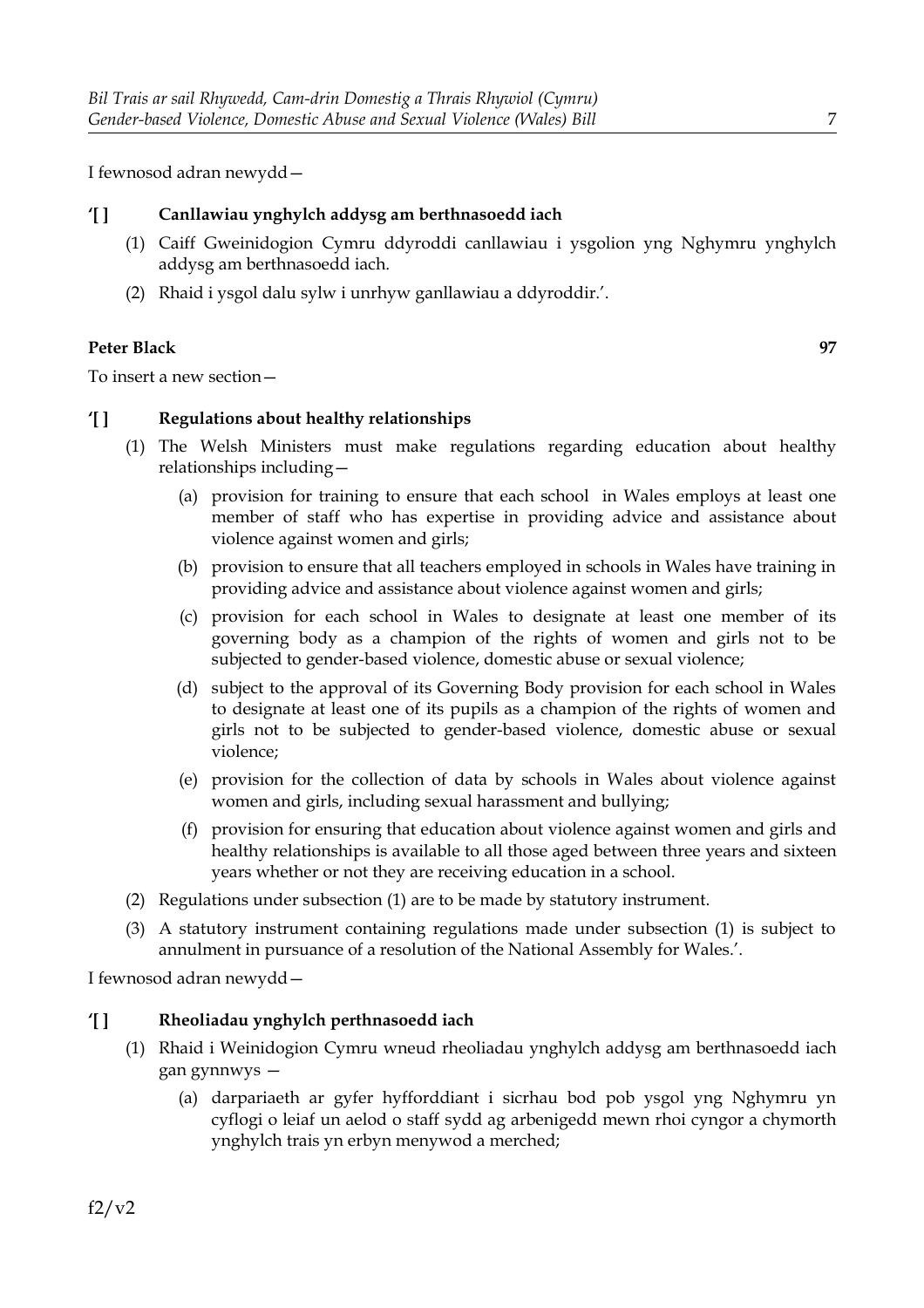- (b) darpariaeth i sicrhau bod yr holl athrawon a gyflogir mewn ysgol yng Nghymru yn cael hyfforddiant mewn rhoi cyngor a chymorth ynghylch trais yn erbyn menywod a merched;
- (c) darpariaeth ar gyfer pob ysgol yng Nghymru i ddynodi o leiaf un aelod o'i gorff llywodraethu yn hyrwyddwr hawliau menywod a merched o ran peidio â dioddef trais ar sail rhywedd, cam-drin domestig neu drais rhywiol;
- (d) yn ddarostyngedig i gymeradwyaeth ei Chorff Llywodraethu, darpariaeth ar gyfer pob ysgol yng Nghymru i ddynodi o leiaf un o'i disgyblion yn hyrwyddwr hawliau menywod a merched o ran peidio â dioddef trais ar sail rhywedd, camdrin domestig neu drais rhywiol;
- (e) darpariaeth ar gyfer casglu data gan ysgolion yng Nghymru am drais yn erbyn menywod a merched, gan gynnwys aflonyddu rhywiol a bwlio;
- (f) darpariaeth ar gyfer sicrhau bod addysg am drais yn erbyn menywod a merched, ac addysg am berthnasoedd iach, ar gael i bob un rhwng tair oed ac un ar bymtheg oed, boed y rheini'n cael addysg mewn ysgol ai peidio.
- (2) Mae rheoliadau o dan is-adran (1) i'w gwneud drwy offeryn statudol.
- (3) Mae offeryn statudol sy'n cynnwys rheoliadau a wneir o dan is-adran (1) yn ddarostyngedig i'w ddirymu yn unol â phenderfyniad gan Gynulliad Cenedlaethol Cymru.'.

To insert a new section—

## **'[ ] Report on the progress of healthy relationship education**

- (1) No later than five years from the day on which this Act receives Royal Assent, the Welsh Ministers must lay before the National Assembly for Wales a report about the progress of healthy relationships education in schools in Wales in the previous three years.
- (2) Subsequent reports must be laid no later than three years and six months after the previous report was laid.
- (3) The Welsh Ministers may direct Her Majesty's Chief Inspector of Education and Training in Wales to prepare the report.
- (4) A direction must be given at least three months before the report is required.'.

I fewnosod adran newydd—

# **'[ ] Adrodd ar y cynnydd o ran addysg am berthnasoedd iach**

- (1) Heb fod yn hwyrach na phum mlynedd o'r diwrnod y caiff y Ddeddf hon Gydsyniad Brenhinol, rhaid i Weinidogion Cymru osod gerbron Cynulliad Cenedlaethol Cymru adroddiad am y cynnydd o ran addysg am berthnasoedd iach yn ysgolion Cymru yn y tair blynedd blaenorol.
- (2) Rhaid gosod adroddiadau dilynol heb fod yn hwyrach na thair blynedd a chwe mis ar ôl yr adroddiad blaenorol.
- (3) Caiff Gweinidogion Cymru gyfarwyddo Prif Arolygydd Ei Mawrhydi dros Addysg a